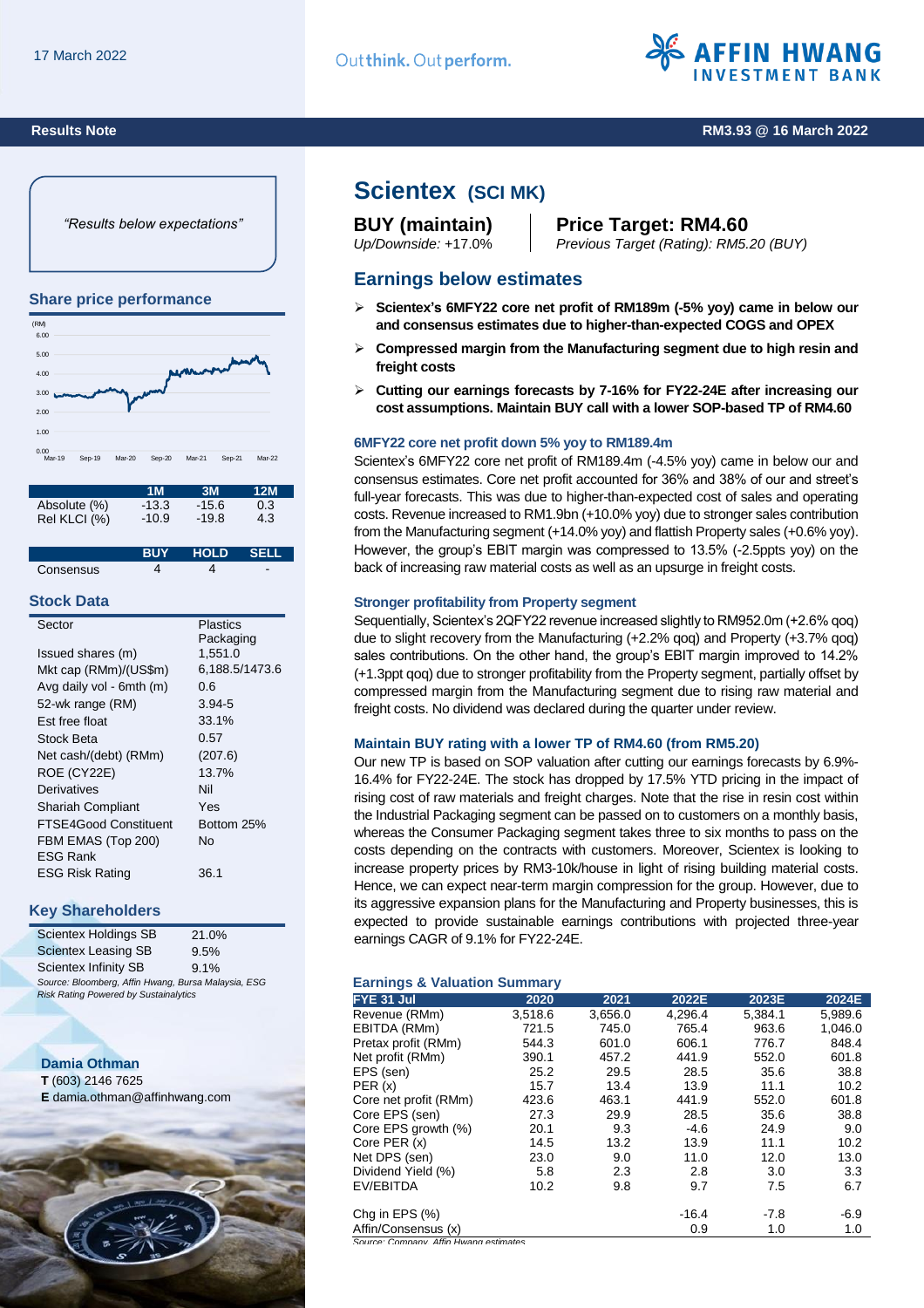### **Key risks**

Downside risks are i) higher-than-expected cost of sales from rising resin prices and building material costs, ii) increasing supply chain disruptions due to Russia-Ukraine war, and iii) lower-than-expected sales across its businesses.

| FYE Jul (RMm)                | <b>2Q21</b> | <b>1Q21</b> | <b>2Q22</b> | QoQ       | YoY        | 6M21    | 6M22    | YoY        | <b>Comments</b>                                                                                                                                              |
|------------------------------|-------------|-------------|-------------|-----------|------------|---------|---------|------------|--------------------------------------------------------------------------------------------------------------------------------------------------------------|
|                              |             |             |             | $%$ chg   | $%$ chg    |         |         | % chg      |                                                                                                                                                              |
| Revenue                      | 906.5       | 928.2       | 952.0       | 2.6       | 5.0        | 1,708.8 | 1,880.2 | 10.0       | 6M22: Revenue contributed by<br>stronger Manufacturing (+14.0%)<br>yoy) contribution<br>with<br>flattish<br>Property (+0.6%<br>yoy)<br>sales<br>contribution |
|                              |             |             |             |           |            |         |         |            | gog: Slight increase in revenue<br>from Manufacturing $(+2.2%)$ and<br>Property (+3.7% gog) segments                                                         |
| Op costs                     | 729.3       | 780.7       | 788.4       | 1.0       | 8.1        | 1,380.9 | 1,569.1 | 13.6       |                                                                                                                                                              |
| <b>EBITDA</b>                | 177.2       | 147.5       | 163.6       | 10.9      | (7.7)      | 327.9   | 311.0   | (5.2)      |                                                                                                                                                              |
| <b>EBITDA</b> margin<br>(% ) | 19.5        | 15.9        | 17.2        | $1.3$ ppt | $-2.4$ ppt | 19.2    | 16.5    | $-2.6$ ppt |                                                                                                                                                              |
| Depn and amort               | (27.7)      | (27.8)      | (28.7)      | 3.0       | 3.7        | (53.7)  | (56.5)  | 5.2        |                                                                                                                                                              |
| <b>EBIT</b>                  | 149.5       | 119.6       | 134.9       | 12.8      | (9.8)      | 274.2   | 254.5   | (7.2)      |                                                                                                                                                              |
| EBIT margin (%)              | 16.5        | 12.9        | 14.2        | $1.3$ ppt | $-2.3$ ppt | 16.0    | 13.5    | $-2.5$ ppt | 6M22: higher raw material costs<br>upsurge in freight costs<br>and<br>compressed margins by 2.5ppts<br>yoy                                                   |
| Int expense                  | (2.4)       | (4.3)       | (4.9)       | 13.1      | 105.8      | (4.7)   | (9.2)   | 98.0       |                                                                                                                                                              |
| Int and other inc            | 1.0         | 1.5         | 0.5         | (69.1)    | (51.6)     | 1.6     | 2.0     | 24.3       |                                                                                                                                                              |
| Exceptional<br>items         | 1.4         | 13.6        | (6.4)       | n.m.      | n.m        | 6.4     | 7.2     | 12.4       |                                                                                                                                                              |
| Pretax profit                | 149.5       | 130.4       | 124.1       | (4.9)     | (17.0)     | 277.6   | 254.5   | (8.3)      |                                                                                                                                                              |
| Tax                          | (28.4)      | (22.2)      | (25.1)      | 13.1      | (11.6)     | (56.6)  | (47.3)  | (16.3)     |                                                                                                                                                              |
| Tax rate $(\%)$              | 19.0        | 17.0        | 20.3        | $3.2$ ppt | $1.2$ ppt  | 20.4    | 18.6    | $-1.8$ ppt |                                                                                                                                                              |
| MI                           | (8.9)       | (5.3)       | (5.2)       | (1.5)     | (41.2)     | (16.3)  | (10.6)  | (35.0)     |                                                                                                                                                              |
| Net profit                   | 112.2       | 102.9       | 93.7        | (8.9)     | (16.5)     | 204.7   | 196.6   | (4.0)      |                                                                                                                                                              |
| EPS (sen)                    | 7.2         | 6.6         | 6.0         | (9.0)     | (16.5)     | 13.2    | 12.7    | (4.0)      |                                                                                                                                                              |
| Core net profit              | 110.8       | 89.3        | 100.1       | 12.1      | (9.7)      | 198.3   | 189.4   | (4.5)      | <b>Below</b><br>our<br>and<br>consensus<br>expectations                                                                                                      |

*Source: Affin Hwang, Company* 

## **Fig 2: Segmental Results Comparison**

| FYE Jul (RMm)      | <b>2Q21</b> | <b>1Q21</b> | <b>2Q22</b> | QoQ        | YoY        | 6M21    | 6M22    | <b>YoY</b> |
|--------------------|-------------|-------------|-------------|------------|------------|---------|---------|------------|
|                    |             |             |             | $%$ chq    | $%$ chq    |         |         | $%$ chg    |
| Revenue            | 906.5       | 928.2       | 952.0       | 2.6        | 5.0        | 1.708.8 | 1,880.2 | 10.0       |
| Manufacturing      | 618.8       | 678.1       | 692.8       | 2.2        | 12.0       | 1.202.6 | 1.370.9 | 14.0       |
| Property           | 287.8       | 250.1       | 259.2       | 3.7        | (9.9)      | 506.2   | 509.3   | 0.6        |
| <b>EBIT</b>        | 149.2       | 133.2       | 125.9       | (5.5)      | (15.6)     | 275.9   | 259.1   | (6.1)      |
| Manufacturing      | 63.0        | 64.7        | 53.7        | (17.1)     | (14.8)     | 131.6   | 118.4   | (10.0)     |
| Property           | 86.2        | 68.5        | 72.2        | 5.4        | (16.2)     | 144.4   | 140.7   | (2.5)      |
| EBIT margin $(\%)$ | 16.5        | 14.4        | 13.2        | $-1.1$ ppt | $-3.2$ ppt | 16.1    | 13.8    | $-2.4$ ppt |
| Manufacturing (%)  | 10.2        | 9.5         | 7.7         | $-1.8$ ppt | $-2.4$ ppt | 10.9    | 8.6     | $-2.3$ ppt |
| Property (%)       | 29.9        | 27.4        | 27.9        | $0.5$ ppt  | $-2.1$ ppt | 28.5    | 27.6    | $-0.9$ ppt |

*Source: Affin Hwang, Company*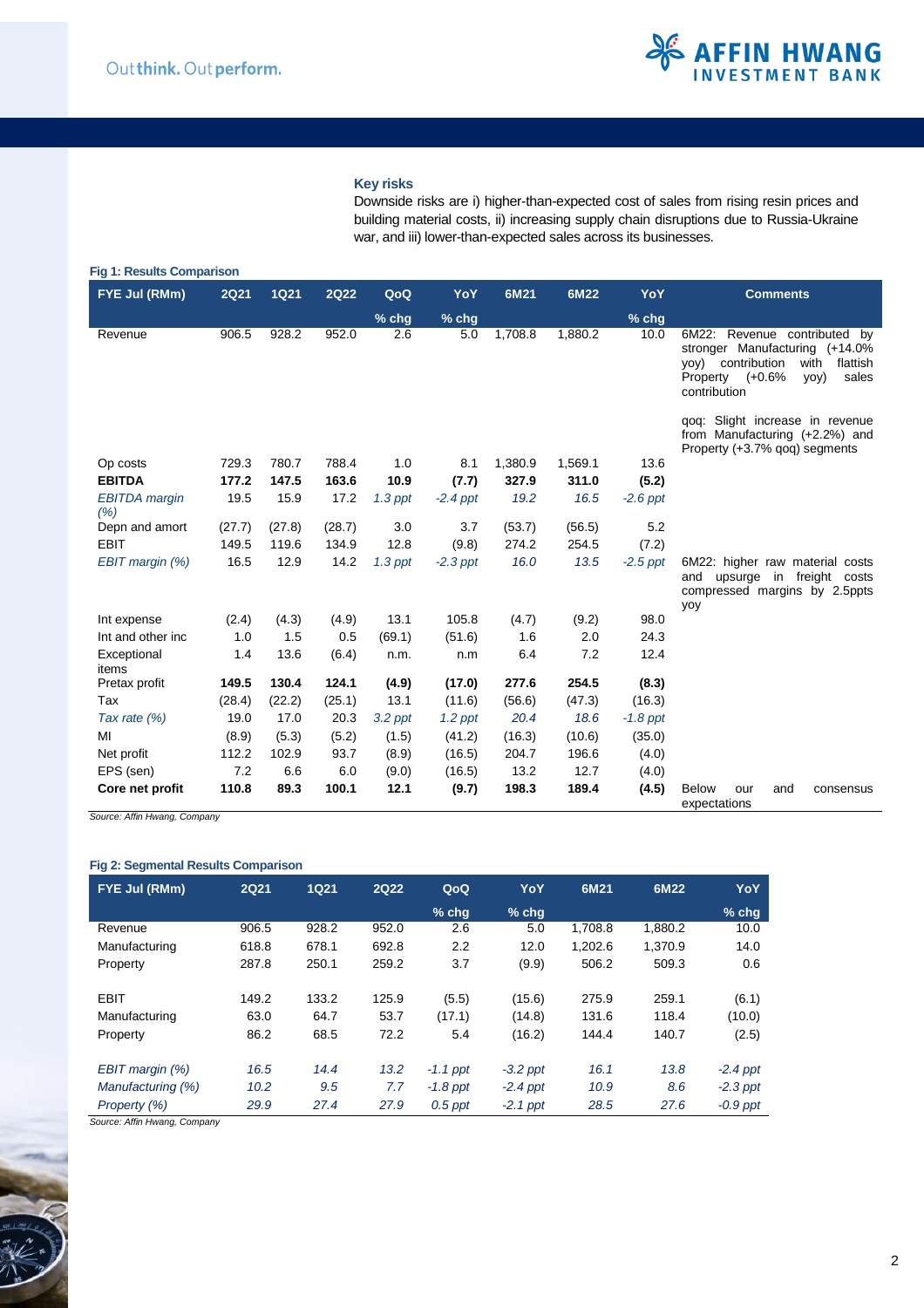

## **Fig 3: Sum of Parts Valuation**

| <b>Segment</b>           | <b>Equity value</b><br>(RMm) | <b>Comment</b>        |
|--------------------------|------------------------------|-----------------------|
| <b>Manufacturing</b>     | 3,857.6                      | 20x PE based on CY22E |
| <b>Property</b>          | 3,478.0                      | 30% discount to RNAV  |
| Total equity value (RMm) | 7,335.6                      |                       |
| Net cash/(debt)          | (207.6)                      |                       |
| Share base (m)           | 1,550.0                      |                       |
| SOP TP (RM)              | 4.60                         |                       |

*Source: Affin Hwang forecast*